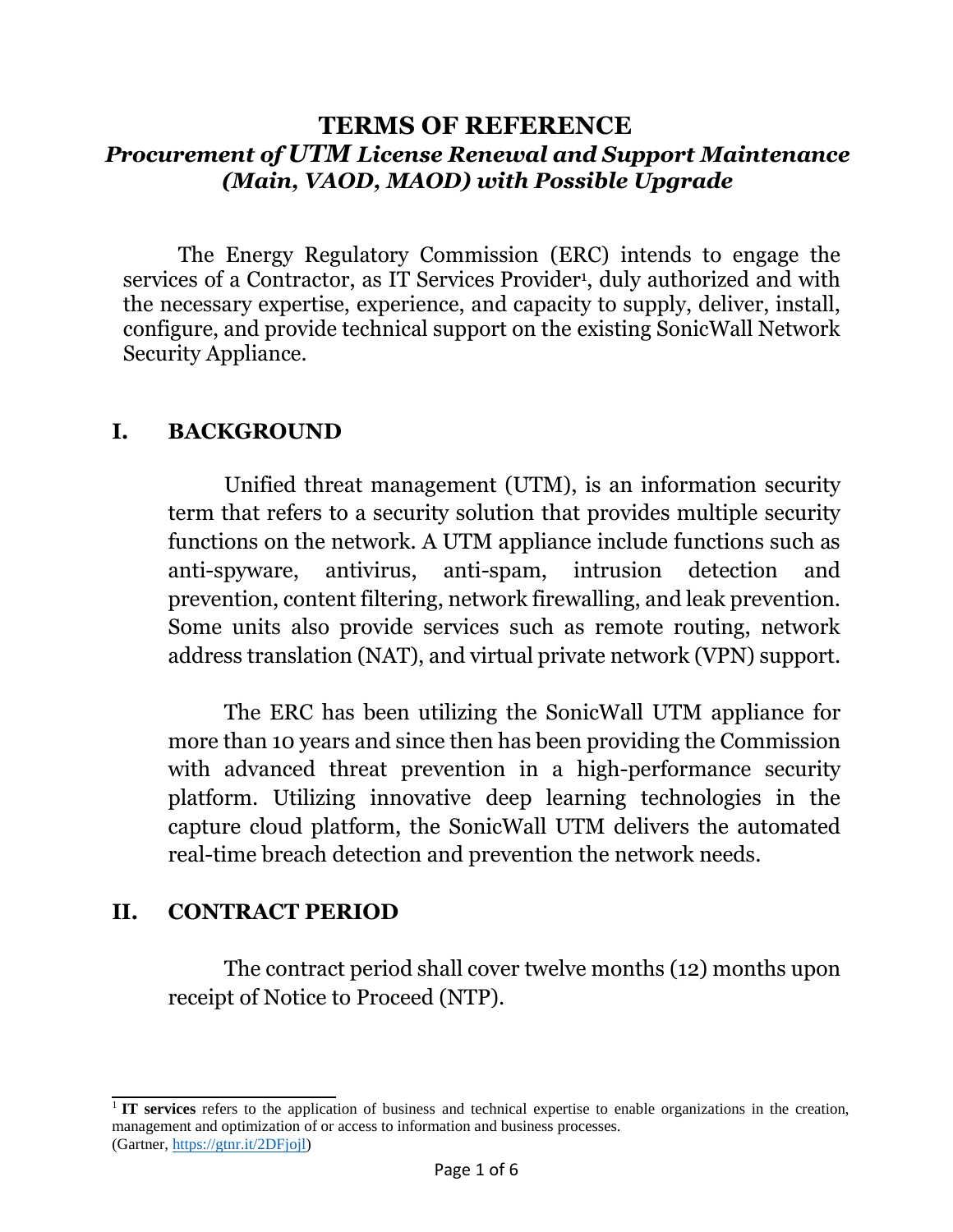## **III. APPROVED BUDGET FOR THE CONTRACT (ABC)**

- 1. The Fund for this engagement shall be sourced from the General Appropriations Act (GAA) for the fiscal year 2021 of the ERC.
- 2. The ABC for the project is **One Million Pesos Only (PhP1,000,000.00)** inclusive of all government taxes and other fees and charges.

#### **IV. MODE OF PROCUREMENT**

The Procurement of the Energy Regulatory Commission's Unified Threat Management (UTM) Appliance License shall be undertaken through Competitive Bidding pursuant to RA No. 9184 and its 2016 Revised IRR.

## **V. QUALIFICATIONS OF THE SERVICE PROVIDER**

The Contractor should have the necessary eligibility, experience and expertise in providing the service, with the following credentials:

- 1. At least twelve (12) years experience in providing data & network security.
- 2. At least twelve (12) years experience in designing, deploying, managing and maintaining SonicWall firewalls.
- 3. Must have at least four (4) SonicWall certified engineers.
- 4. Must submit a letter from the principal certifying partnership, experience and capability.
- 5. Must comply with imposed health protocols. Service providers must have a valid swab test result issued within three (3) days before proceeding onsite and must fill up a health declaration form before entering the ERC premises. Wearing of face masks and face shields are a must. Those who have COVID-19 symptoms shall be refused entry.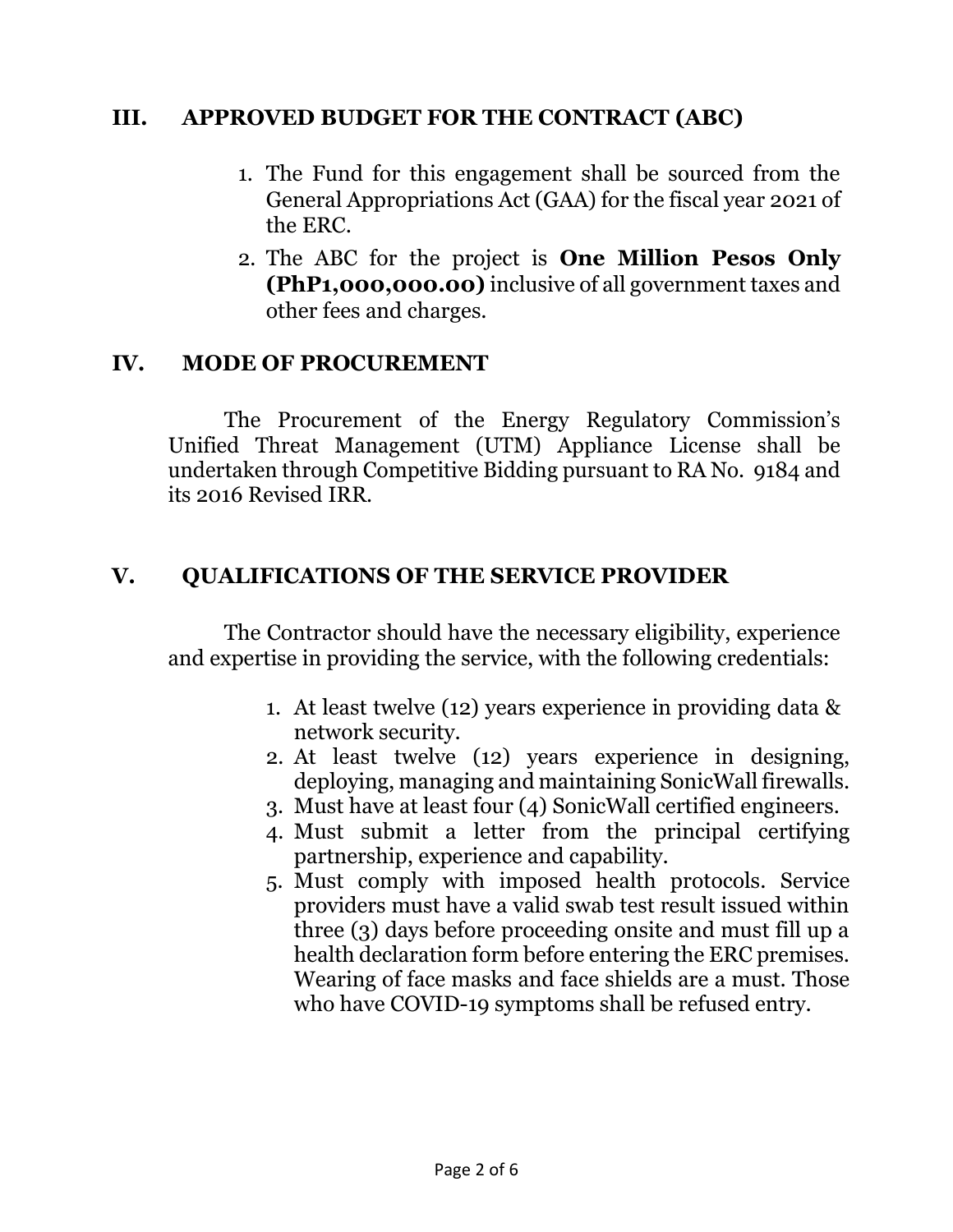### **VI. MINIMUM TRACK RECORD**

The ERC desires a service Contractor who has completed, within the last five (5) years from the date of submission and receipt of bids, a single largest contract that is similar to the Contract to be bid.

# **VII. SCOPE OF WORK AND DELIVERABLES**

# **A. Activities:**

| <b>Activities</b>                                                       | <b>Estimated</b><br><b>Working Days</b> |
|-------------------------------------------------------------------------|-----------------------------------------|
| 1. Delivery and Supply of the licenses                                  | 12 Days                                 |
| 2. Installation and Configuration                                       | 2 Days                                  |
| 3. Firewall Product updates<br>(best<br>practice and security features) | 1 Day                                   |

## **B. Detailed Specifications:**

### **1 Lot – Unified Threat Management (UTM) Appliance License with the following specifications for One (1) Year:**

- Gateway Anti-Virus
- Anti-Spyware
- Standard Content Filter Service
- Intrusion Prevention Service
- Software Updates
- Firmware Updates
- On-Site Technical Support
- Telephone Technical Support
- Application Intelligence and Control
- RFDPI (Reassembly Free Deep Packet Inspection) Firewall Engine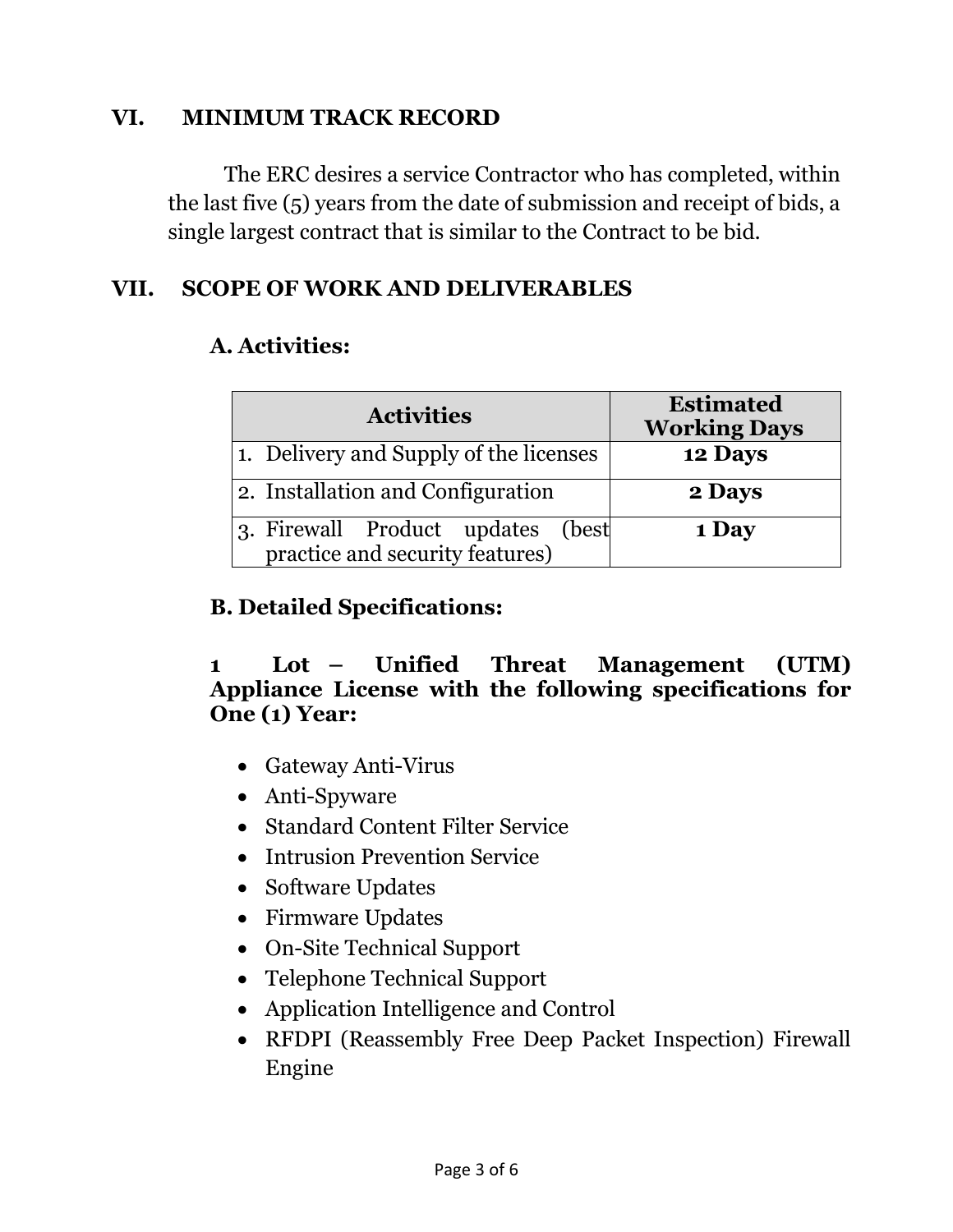# **Includes:**

- **1.** One (1) Year Hardware, Software & Firmware Support for the other existing SonicWall NSA 4600 UTM Appliance
- **2.** One (1) Year Hardware, Software & Firmware Support for the existing SonicWall TZ300 UTM Appliance of the Cebu & Davao Field Offices with One (1) Year Security Services:
	- A. Gateway Anti-Virus
	- B. Anti-Spyware
	- C. Standard Content Filter Service
	- D. Intrusion Prevention Service
	- E. Software Updates
	- F. Firmware Updates
	- G. On-Site Technical Support
	- H. Telephone Technical Support
	- **3.** One (1) Year Hardware, Software & Firmware Support for the existing SonicWall TMZ215 of the MOS-Spot Market Division (SMD) with One (1) Year Security Services:
		- A. Gateway Anti-Virus
		- B. Anti-Spyware
		- C. Standard Content Filter Service
		- D. Intrusion Prevention Service
		- E. Software Updates
		- F. Firmware Updates
		- G. On-Site Technical Support
		- H. Telephone Technical Support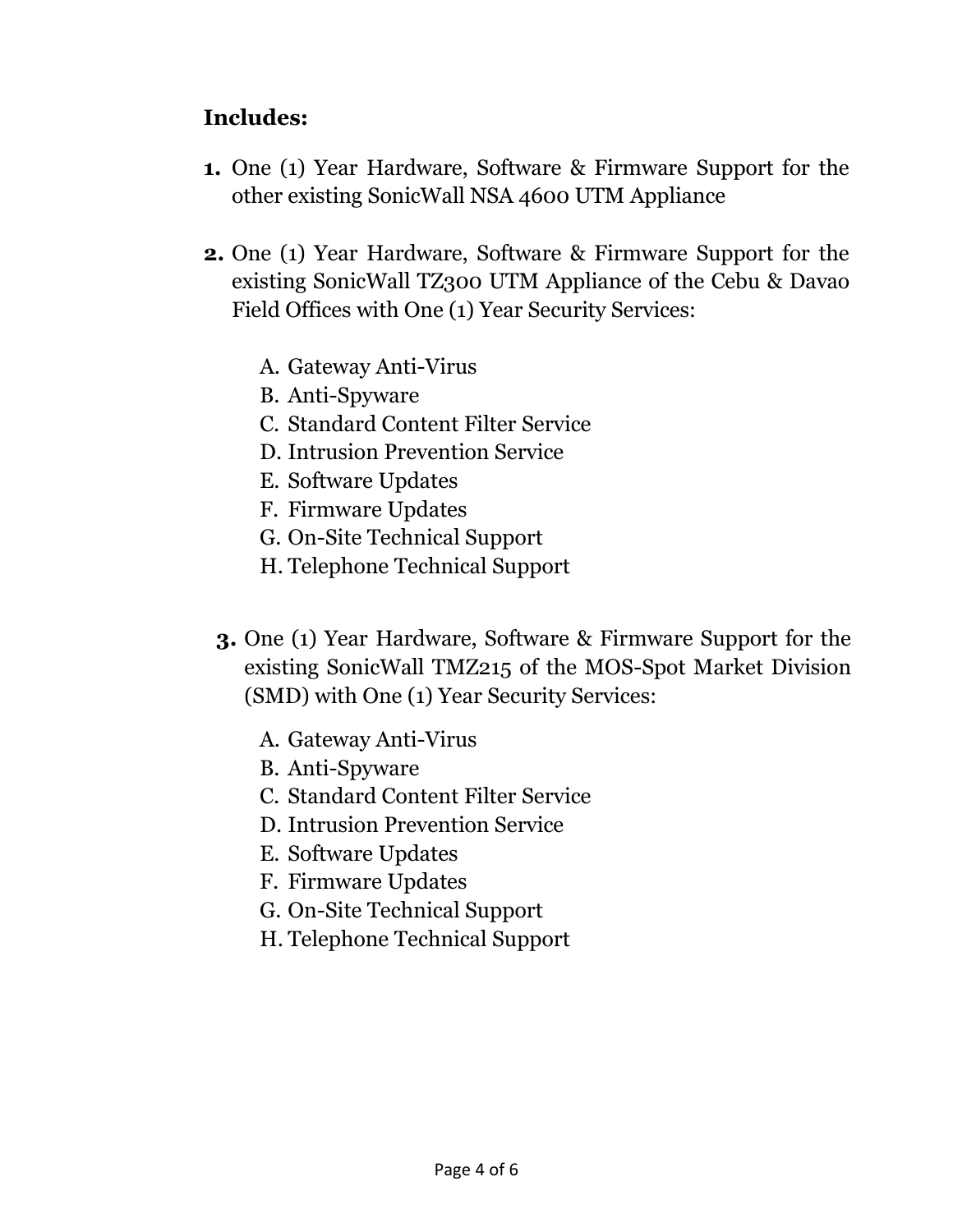## **4. WARRANTY and MAINTENANCE**

- A. One (1) year warranty on hardware and software
- B. One (1) year onsite and phone support

## **VIII. PAYMENT SCHEME**

- 1. The Total Contract Price should not exceed the ABC of ONE MILLION PESOS (PHP1,000,000.00). Payment shall be made within thirty (30) calendar days from delivery and final acceptance at the ERC Main, VAOD and MAOD Offices and submission of the required documents.
- 2. Since the above payment shall be subject to the usual government accounting and auditing requirements, the Winning Bidder is expected to be familiar with the Government Accounting Manual (GAM).

#### **IX. LIQUIDATED DAMAGES**

1. Where the service provider refuses or fails to satisfactorily complete the work within the specified contract time, plus any extension time duly granted and is hereby in default under the contract, the service provider shall pay ERC for liquidated damages, and not by way of penalty, an amount, as provided in the conditions of the contract, equal to one tenth  $(1/10)$  of one percent (1%) of the cost of the unperformed portion for every day of delay. The maximum deduction shall be ten percent (10%) of the amount of the contract, of which ERC shall have the discretion to terminate the contract without prejudice to any other action or remedy it may take to recover the losses incurred as a result of the service provider's failure/nonperformance, including but not limited to forfeiture of performance security and/or blacklisting of the latter.